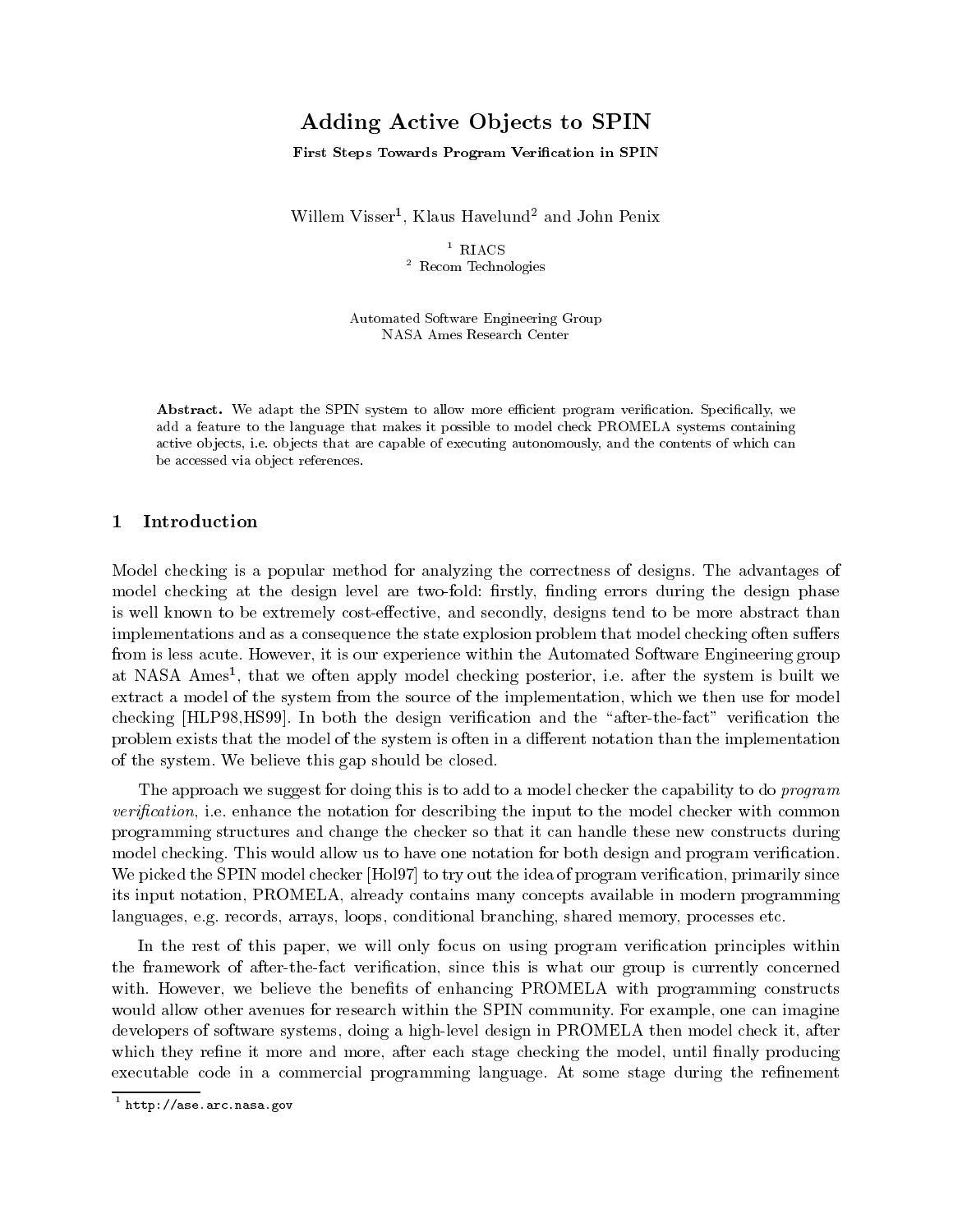process the size of the model might become intractable when doing exhaustive verication, at which point the model checker can be considered a debugger, i.e. it looks for errors but cannot guarantee to find them (by for example running in the super-trace mode). Of course, given a formal semantics of the extended PROMELA one can also do refinement proofs between the different levels of implementation.

Currently, we have two major program verification exercises within our group: model checking a real-time operating system of about 3000 lines of  $C++$  code (called *DEOS*) and doing general JAVA verification with a home-grown tool called  $JAVA$  PathFinder (JPF) [HP99]. In both these pro jects we translate the original code to PROMELA and use SPIN for model checking: in the DEOS verication we do it by hand and the JPF tool does an automatic translation. In both cases the translation is non-trivial since PROMELA does not support ob jects directly. It was therefore obvious that we require support for manipulating ob jects within PROMELA. Furthermore, JAVA in fact supports *active objects*, i.e. objects that can have their own thread of control. Active objects are interesting constructs, since they unify the two seemingly different areas of concurrent and object-oriented programming. That is, an active object has a thread of control in addition to public methods/data. In case there is no thread of control, we have a passive object. In case there is a thread of control but no public methods/data, we have a process.

This paper describes the experiment of adding the capability to the SPIN system to handle active objects. We will show how we made minimal changes to SPIN in order to both model check and simulate programs with active objects. Throughout we will try and quantify how difficult the changes were, and what insight was required to make them. It is our hope that such a description might be useful to others thinking of making changes to PROMELA/SPIN. We evaluate the active objects addition to SPIN by comparing the translation effort and verification efficiency between the old translations used for DEOS and JPF and the new translations to the system with active ob jects.

It has recently come to our attention that at least one other group is working on extending SPIN to allow for program verification [Ios99]. Their extension, dSPIN, essentially adds the notion of C-style pointers to PROMELA.

The structure of the rest of the paper is as follows. In section 2 we show how the translation of ob jects to standard PROMELA is achieved atthe moment, and in section 3 we show the changes we made to the system to handle active objects. In section 4 we evaluate the work by comparing it to the standard translation used for the DEOS and JPF projects and in section 5 we discuss future

## 2 Background

Translation tools from programming languages to PROMELA, to allow model checking with SPIN, have recently gained the interest of the research community. The JAVA PathFinder [HP99] developed at NASA Ames translates from JAVA to PROMELA. Another JAVA to PROMELA translator is described in [IDS98], whereas in  $\lceil \text{Cat98} \rceil$  a concurrent extension of  $C_{++}$  is considered (called  $sC++$ , and in fact is extending  $C++$  with active objects). In addition we are also translating  $C++$ code to PROMELA within the DEOS project, but unlike the above mentioned tools, we do the translation by hand (we are however trying to stay as close as possible to the original code in our translation). In this section we only focus on how objects and threads are translated to PROMELA. since this is the capabilities we want to add to PROMELA in the form of active objects. Further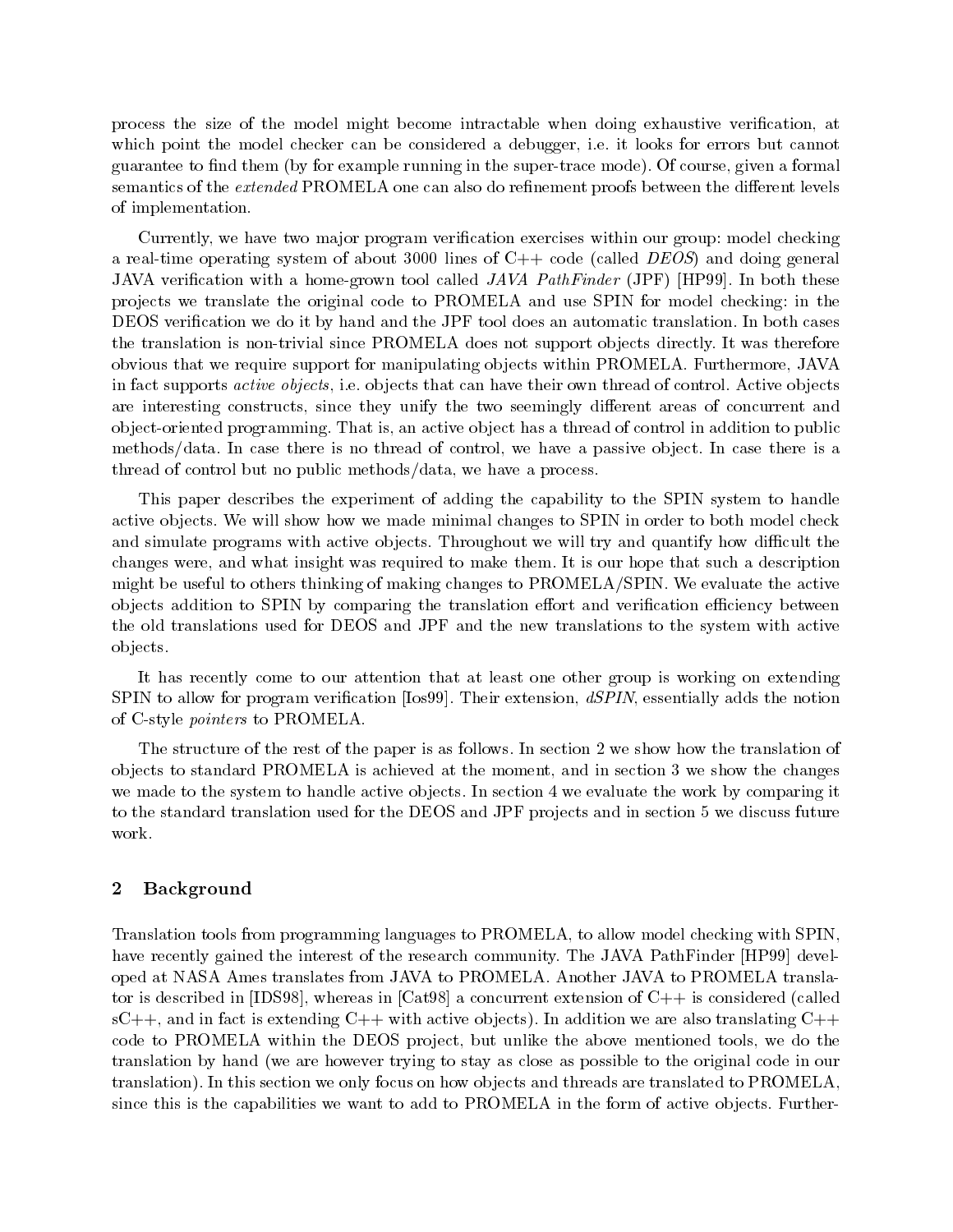more, since the synchronization between active objects in  $sC++$  is very limited (all method calls to an ob ject are synchronized), we will only discuss the more general translation used within the two JAVA tools and the DEOS project (these three translations are very similar). We will therefore focus on objects (of a specific class) as defined in  $C_{++}$  and JAVA, and threads as defined in JAVA. We will not discuss these concepts in any great detail, but will rather focus on the general concepts of ob jects and threads.

For the translation of JAVA and  $C++$  classes the general idea is the following: the data part of a class is modeled by a record and the methods of the class by macro definitions. Since for each object instantiation of the class there will be allocated a new data part, we keep track of the different objects' data members in an array of records. For each class an index variable is used to keep track of the next free slot in the array (initially this index is 0) and its value is used as an object pointer for the next object instantiation for this class. An obvious drawback of using arrays to keep track of object instantiations is that in PROMELA the size of an array is fixed and hence, dynamic object creation in its full generality is not possible.

```
class Spin {
 public int concurrency;
                                                   #define MAX_OBJECTS 3
 public Spin(int con) {
                                                   typedef Spin_Class {
   concurrency = con;
                                                    int concurrency:
                                                     int concurrency;
 ำ
  }
                                                   };
                                                   Spin_Class Spin_POOL[MAX_OBJECTS];
}
                                                   byte Spin_Index = 0;
class ActiveSpin extends Spin {
 public int objects;
                                                   typedef ActiveSpin_Class {
                                                    int concurrency;
 public ActiveSpin(int con,
                                                    int objects;
                   int obj) {
                                                   \ddagger:
                                                   };
                                                   ActiveSpin_Class ActiveSpin_POOL[MAX_OBJECTS];
    super(con);
    objects = obj;
                                                   byte ActiveSpin_Index = 0;
  }
}
```
Fig. 1. PROMELA Object Arrays for two JAVA classes: JAVA (left) and PROMELA (right).

In Figure 1 the object arrays for two simple JAVA classes that have no methods, but show inheritance, are given in PROMELA. For each class we create an array of records for the data of the class (of maximum size 3). Note how we include the concurrency field from class Spin in the definition of the data for class **ActiveSpin**, due to the inheritance between the classes.

A particular object is referenced by an object reference that indicates not only what the class of the ob ject is (i.e. in which array to look up the data for the ob ject), but also which instance it is (i.e. at what index in the array is the object's data stored). There are a number of different approaches to encode this information in an ob ject reference. In DEOS we used a simple scheme where each object reference is a record with two fields: one for the class of the object and one for the index to the specific instance. Both the class and index field would be set when a new object is instantiated. For example the constructors for the two JAVA classes of Figure 1 would be translated as follows (inline is a macro expansion):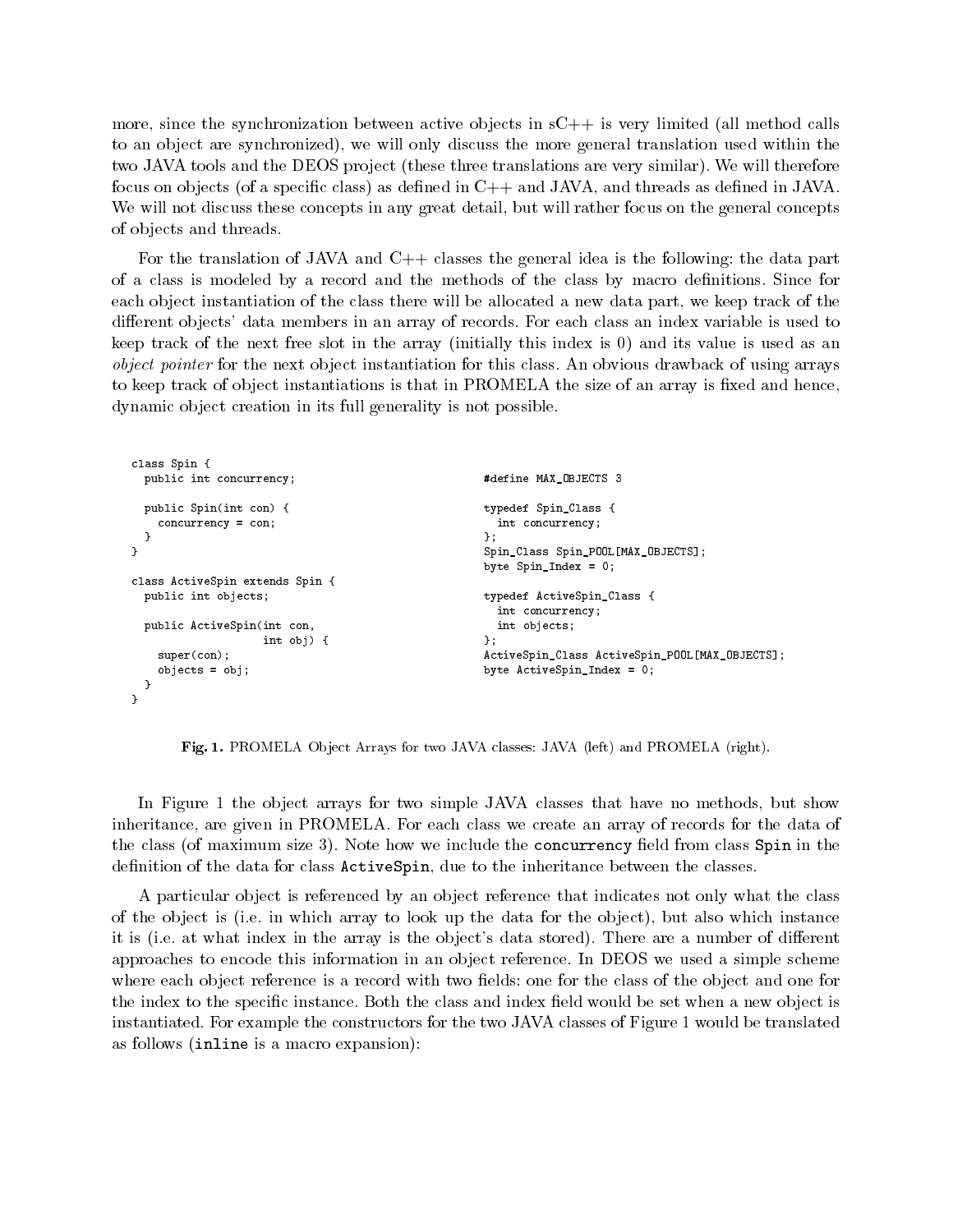```
#define Spin 0
                    \circ#define ActiveSpin 1
typedef ObjRef {
 byte CLASS;
 byte INDEX;
}
inline Spin_NEW(this,con) {
 this.CLASS = Spin;
 this.INDEX = Spin_Index;
 Spin_POOL[Spin_Index].concurrency = con;
 Spin_Index++;
}
inline ActiveSpin_NEW(this,con,obj) {
 this.CLASS = ActiveSpin;
 this.INDEX = ActiveSpin_Index;
 ActiveSpin_POOL[ActiveSpin_Index].concurrency = con;
 ActiveSpin_POOL[ActiveSpin_Index].objects = obj;
 ActiveSpin_Index++;
þ
}
```
When an object is instantiated, in  $C++$  or JAVA, with a call  $x = new Spin(1)$  we translate it to the following PROMELA code:  $Spin_MEW(x,1)$  where x is of type ObjRef. Inheritance however allows polymorphism between the objects of a class and its subclasses and this is where the translations become more cumbersome. If, for example, the field concurrency of an object of class Spin is accessed, we don't always know whether the field is in the array for Spin or ActiveSpin. In DEOS we therefore translate the following code  $y = a$ . concurrency (where y is an integer and a is declared as an object of class Spin) as follows:

```
if
::a.CLASS == Spin -> y = Spin_POOL[a.INDEX].concurrency
::a.CLASS == ActiveSpin -> y = ActiveSpin_POOL[a.INDEX].concurrency
= \frac{1}{2}
```
Similar conditional code is used when assigning a value to the field of an object where polymorphism might be present. We found this way of handling polymorphism in the DEOS translation satisfactory, since we did the translation by hand and furthermore inheritance is only used in one part of the system (in the definition of doubly linked lists, which forms the basis of all the queue manipulations within the operating system). The translation scheme does however cause a serious code blow-up in some places: for example, the innocuous looking  $C++$  code this->previous->next = otherList->next translates to 32 lines of PROMELA, since no type information is available and each of the references could be of one of two types.

In the JPF tool a slightly different approach was taken: the class and index fields from the object reference were combined into one field of type int. Creating this combined reference involves using a formula with a specific offset for where the class and index information can be distinguished: species in a content to a new object of class content index in the collection of the collection  $\eta$  into the co index and class of an object is therefore simply div and mod operations: respectively getclass(x)  $= x$  div 100 and getindex(x) = x mod 100. This approach of encoding the object reference into one integer field was found to be more convenient when doing automatic translations than the CLASS eld approach used within DEOS. However, a code blow-up is still present and in fact, in an early version of the JPF tool this code blow-up caused the generated C code (from the PROMELA generated from a 1000 line JAVA program) to be so large that it caused the gcc compiler to fail and hence made verification impossible.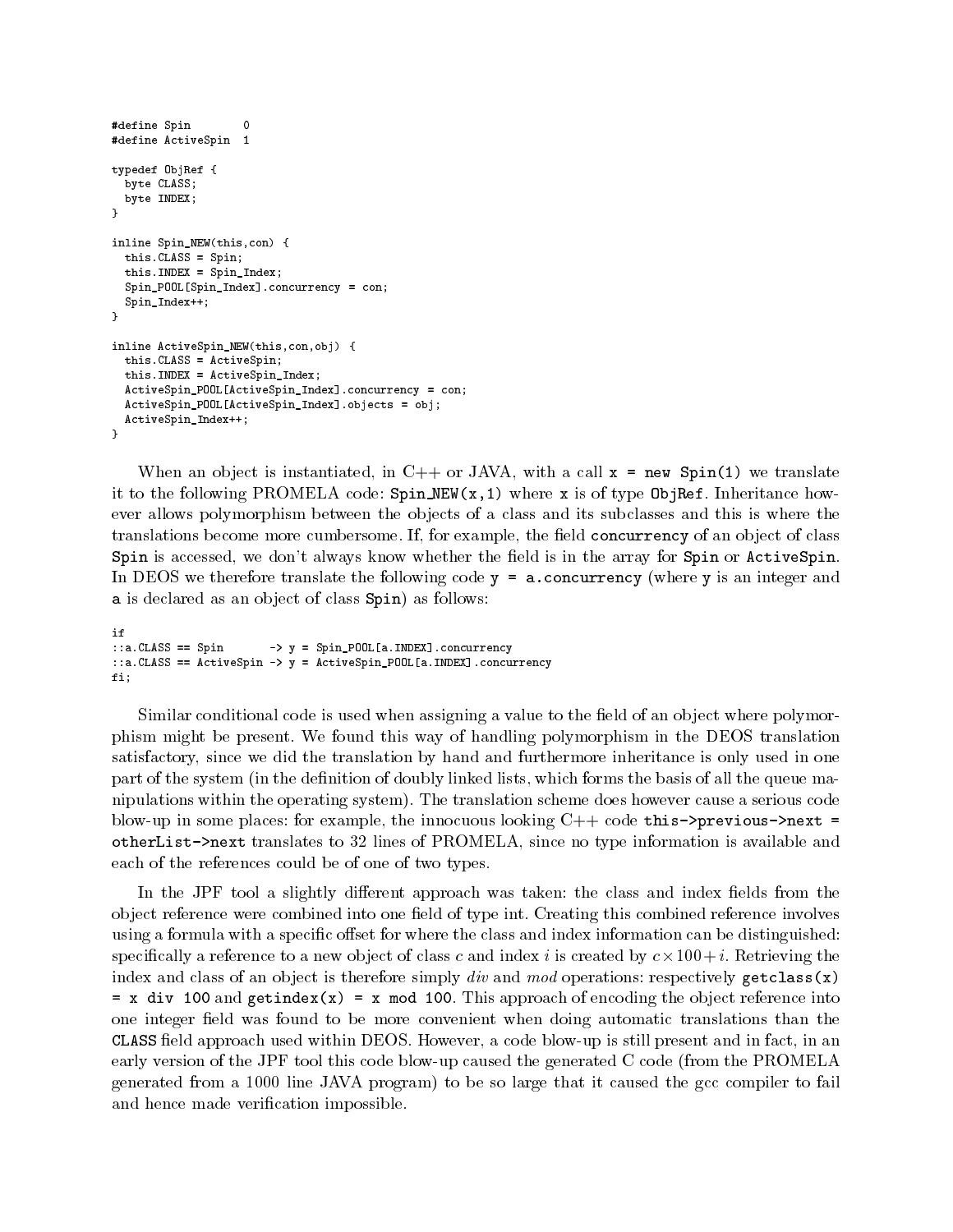#### First Steps to Adding Active Objects to PROMELA/SPIN 3

It should be said right up-front that the change to PROMELA/SPIN was very minor and took only about one man-week to do. It is not a general solution for handling objects in SPIN, but was rather intended to show proof-of-concept.

Our basic motivation was the following: how can we reduce the effort involved for translating ob jects to PROMELA with minimum changes to the current system. In early attempts to translate  $JAVA/C++$  we modeled objects as PROMELA processes, but this didn't work. The data part of a class translated to variables declared within a process, and, an ob ject instantiation translated to a process being started. However, what did not work was the translation of method calls. One could model method calls as synchronous messages to the process representing an object, but in JAVA, for instance, at any point in time more than one *thread* can call the same object's method if the call is not synchronized. This would not be possible when translating method calls as messages and method bodies as code fragments inside a process. Even if there is only one thread of control in a system, as is the case in DEOS, then this translation approach fails when one object calls a method in another object that then calls a method in the first object before returning: this would cause a deadlock. What we learned from this is that processes and objects are a perfect match when considering data, but not for calling methods. Hence, if we could find a way to keep method calls as inline macro expansions within the body of the calling process, but somehow relate the data within the methods to variables within another process (one that contains the object's data) then we would have a satisfactory solution for the translation of objects. This last observation motivated the change we required in the SPIN system: a mechanism to reference variables declared within another process. To illustrate how this would work we show in Figure 2 how the two JAVA classes defined in Figure 1 would be translated to a SPIN system that allows access of variables inside another process. The notation  $proc^*var$  is used to access variable var in process proc.

```
#define passive 0
                                                        inline Spin_NEW(this,con) {
                                                          this~concurrency = con;
proctype Spin_Class() {
                                                         }
  int concurrency;
                                                        inline ActiveSpin_NEW(this,con,obj) {
  passive
                                                           this~concurrency = con;
                                                           this~objects = obj;
};
                                                        \mathbf{r}}
proctype ActiveSpin_Class() {
                                                        init f
                                                         init a second control of the second control of the second control of the second control of the second control of the second control of the second control of the second control of the second control of the second control of
  int concurrency;
                                                           Spin_Class spin_obj;
  int objects;
                                                           ActiveSpin_Class activespin_obj;
 passive
                                                           spin obj = run Spin Class():
                                                            spinace in Section Spinace ();
                                                           Spin_NEW(spin_obj,1);
};
                                                           activespin_obj = run ActiveSpin_Class();
                                                           ActiveSpin_NEW(activespin_obj,1,1);
                                                         }
```
Fig. 2. PROMELA with Access to the Variables of a Process.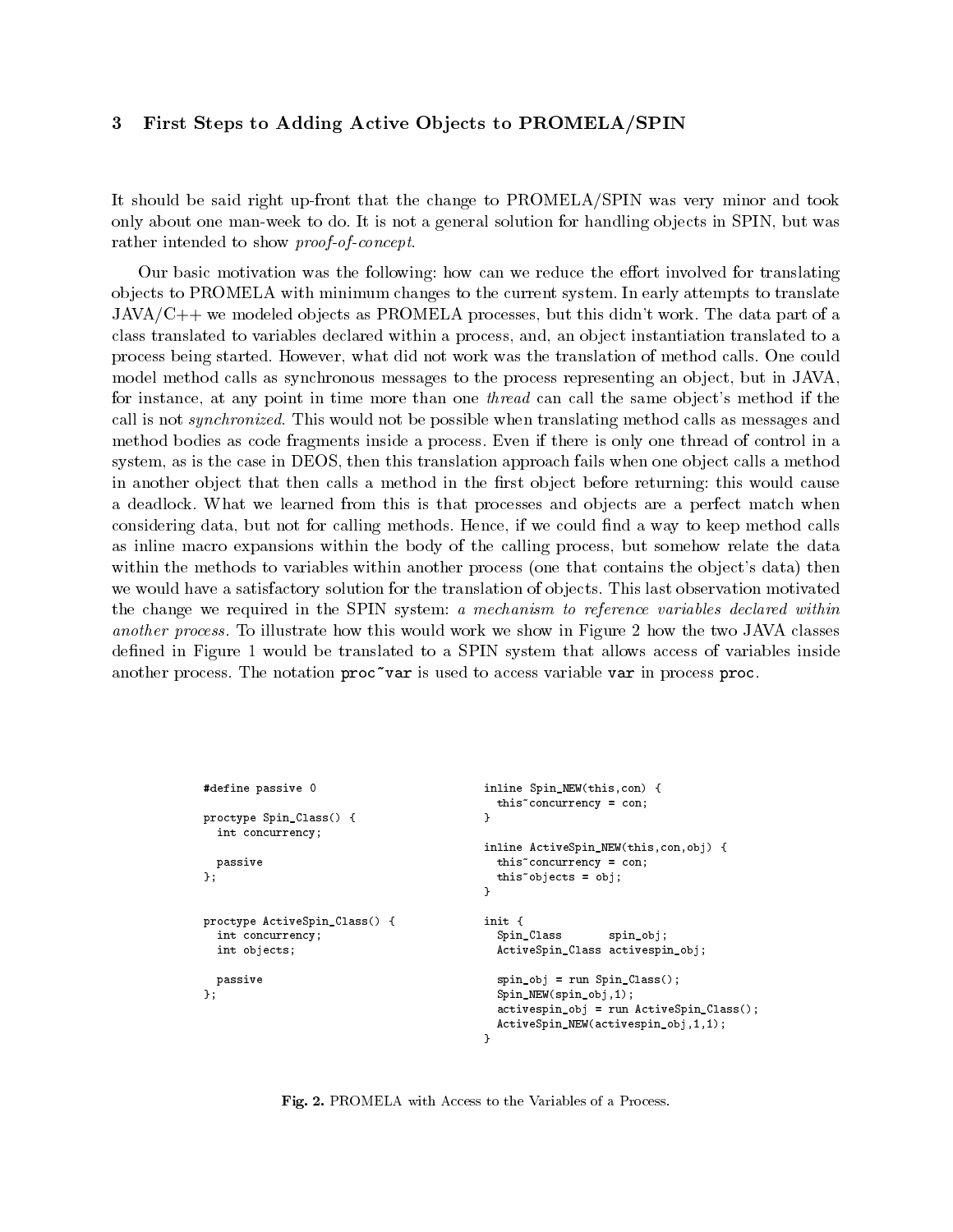With the use of the constant  $\mathsf{passive}$  in Figure 2 we give a hint at another interesting side-effect of this form of translation from objects to processes, namely that both *active* and *passive* objects can be translated trivially. The two classes in Figure 2 are both passive, i.e. they have no body to execute, which is modeled by them having the unexecutable statement 0 as their body. The 0 body is required to ensure the process does not terminate. When translating an active ob ject one would replace the 0 with the body of the active ob ject. For example, we show below how the ActiveSpin Class would look if it had an endless loop as a body. Note how a new method is now required to start the execution of the body, to ensure that the body is not executed before it is correctly initialized.

```
proctype ActiveSpin_Class() {
  int concurrency;
  int objects;
 bool STARTED = 0;
 STARTED:
  S = S statistics are S = Sdo
  ::1 -> ...
  od:od;
}
inline ActiveSpin_Start(this) {
 this~STARTED = 1;
\mathbf{r}}
```
In our extended system one can therefore now declare object variables (references) that are of the type of an already defined process. The variables of an object (process) can be of any PROMELA type, including other objects. None of the functionality of standard PROMELA is affected, hence non-object variables within a process can be used as before. Object variables can be passed over channels and as parameters to processes, since an object variable is nothing more than a byte, with extra type information (i.e. which type of process it is pointing to).

## 3.1 Implementation Details

In order to understand how we implemented the access to the variables of a process, one needs to understand how certain parts of the SPIN model checker works. Specifically, how does SPIN generate the next state from the current system state during model checking. The PROMELA compiler generates C code that gets compiled by a C compiler (gcc in our case), where after the generated executable file is executed to do the model checking. This means that every PROMELA statement is essentially translated to a fragment of C code that, when executed, will change the current state of the system, i.e. generate the next state for model checking. In order for each fragment of C code to execute correctly it must be viewed within a dedicated run-time environment, which we will refer to as the PROMELA run-time environment. In fact, most of the PROMELA run-time environment is just the C environment; for example addition in PROMELA translates to addition in C. Of course, in areas, where no equivalent C code exists, for example communication statements in PROMELA, the PROMELA run-time environment is much more elaborate. For the purpose of this paper we will only focus on the memory model of the PROMELA run-time environment, and only in so far as the parts that concern our goal of accessing variables of a process.

In the memory model of the PROMELA run-time environment a record data-structure (called struct in C) is used to keep track of the variables of a process. In the current system state the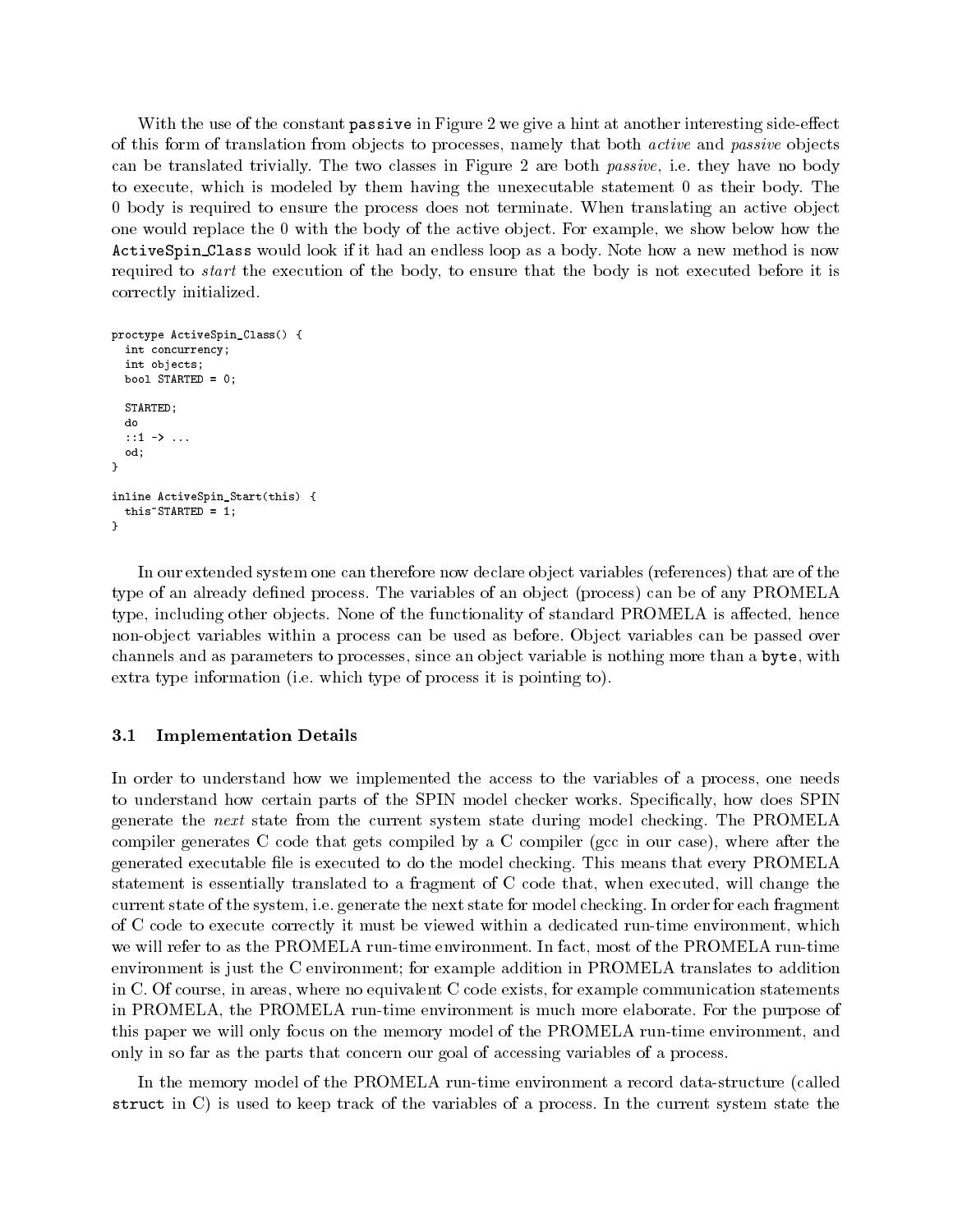this reference always refers to the structure of the current process executing. Global variables are stored in a special structure called State and can be accessed through a reference called now. As an example, the record structure for process Spin Class above would be:

```
typedef struct P0 { /* Spin_Class */
         unsigned _pid : 8; /* 0..255 */
          \blacksquareunsigned and the state of the state of the state of the state of the state of the state of the state of the st
          int concurrency;
} P0;
```
Referencing the value of variable concurrency would require execution of the following C statement:  $((P0 * t)$ this)->concurrency. This would assume however that the current reference of the variable occurs within the process Spin Class, since the this pointer is assigned the reference to the data of the currently executing process within SPIN. In other words when the process was instantiated with the run statement a new block of memory containing its data was created and every time this process is scheduled to execute the this pointer points to the block of memory. Notice how the block of memory the this pointer points to is cast to the correct structure type so that all the fields (i.e. variables) of the process can be accessed.

In order to generate code for the statements that refer to the variables within another process we need to know where the block of memory for the process resides and then access the correct fields (variables) within this block. Since it was clear that within the SPIN source it was possible to find out where the block of memory for a specific process starts (how else would the value of the this pointer be known!), it was just a question of nding out how it was done. Looking up all assignments to the this pointer within pan.c (the main code that gets executed for the SPIN model checker) turned up a macro called  $\text{pptr}(x)$  that would return a pointer to the memory block for a process with instantiation number  $(x)$ . The instantiation number, or process id  $(\text{pid})$ , is returned by the run call and is therefore available during run-time. The only other information we require is the record name used for a process' memory block, since it is required to cast the block of memory into the correct structure to allow a field (variable) to be accessed. This information is available statically from the type declaration of the object. Furthermore, these structures have a fixed naming scheme: they are referred to as  $P_n$  where n indicates the number of processes that have been parsed during compilation (i.e. the first process in the file will have structure name P0, the next process P1 etc.). In fact, there is even a function in the SPIN compiler that would return the value of <sup>n</sup> when given the name of a process (proctype) as a character string (called fproc(char \*s)).

We added one field to describe a  $Symbol$  within the PROMELA compiler to indicate the name of the process an object variable refers to (called *procname* and declared as a character string). When an object variable is declared we can assign this field the name of the proctype it refers to. For example in the declaration  $Spin\_Class$  spin\_obj; from Figure 2 the *procname* field for spin obj will be assigned Spin Class. If we assume Spin Class was the first process to be declared within a PROMELA file then the code for the assignment  $spin\_obj$  concurrency = 1; (where  $spin\_obj$  = run Spin\_Class()) within init (which we assume is the third process in the file), would be:

```
((P0 *)pptr(((P2 *)this) - \n    spin\_obj)) - \n    soncurrency = 1;
```
Since the assignment is within the currently executing process we first need to get the value of the variable spin obj within the memory block pointed to by this (note the cast to  $P2$  to ensure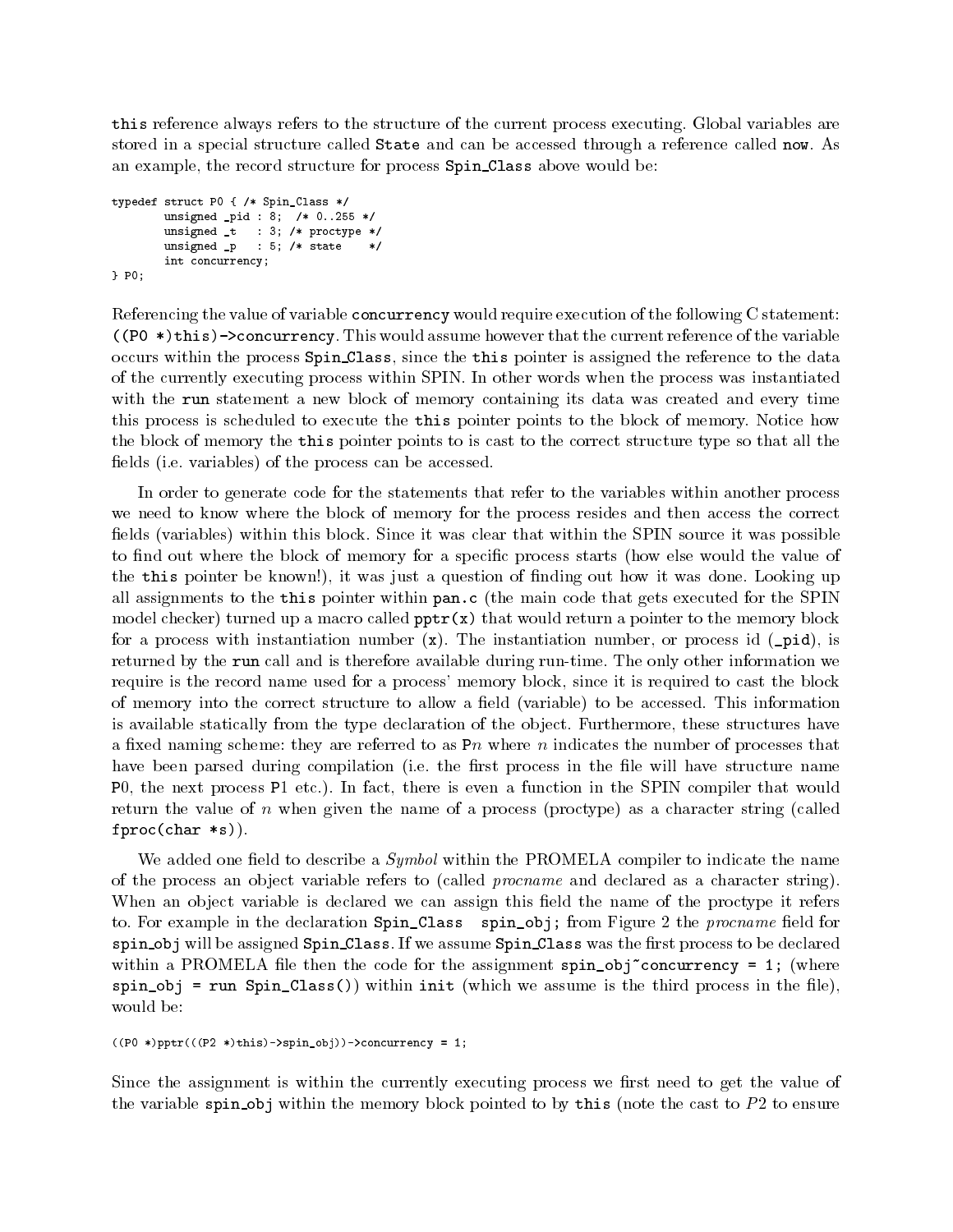the spin obj field is accessible); next we need to find the block of memory for the process that spin obj points to by using the pptr call and lastly we need to ensure again that the memory is cast into the correct structure namely that for  $Spin\_Class()$  which is P0.

Polymorphism is also easily handled by the translation. Let us consider the record structure containing the data variables for ActiveSpin Class that extends Spin class:

```
typedef struct P1 { /* ActiveSpin_Class */
         unsigned _pid : 8; /* 0..255 */
         \blacksquareunsigned and the state of the state of the state of the state of the state of the state of the state of the st
         int concurrency;
         int objects;
\} P1:
} P1;
```
Now if we have an object reference of type Spin Class then the actual object might be of the type of the subclass ActiveSpin Class, but one can notice that the data member that is shared between the two classes is stored in the same location in the record structure for both processes. This means when the following reference is encountered obj~concurrency and the type of obj is Spin Class then the memory block,  $\delta$ b points to, can be casted to P0 regardless of whether the actual memory block has the structure of  $P1$  (i.e. was allocated with a run ActiveSpin Class() call), and the correct value of the concurrency variable will be found. Of course, casting the memory block to type  $P_0$  and then to try accessing the objects variable will not be allowed by the C compiler, but this is not allowed in ob ject oriented languages anyway (i.e. one cannot reference variables of the subclass when the object reference has the superclass' type<sup>2</sup>).

From having the initial idea to having a system going that could handle a very simple verification example, took no more than one day of work. An immediate need however was to be able to not only do verication, but also to simulate the extended PROMELA programs. Unfortunately SPIN compiles and executes C code for verification, but for simulation it interprets *different* code. This meant one also needed to extend the simulation code. As it turned out, this was in fact rather easy and involved very few changes in the functions that get and set the values of a variable. However, arriving at the precise places to make the changes required understanding the whole simulation engine. Making changes to the simulation engine took in all about 2 days.

On the verication side the most time was spent extending the implementation beyond the initial phase so that it could be compatible with the different features of SPIN. For example allowing arrays of objects and indexing arrays with the value of a field of an object etc. This took approximately 3 days, but was interleaved with the translation of the PROMELA version of the DEOS model to extended PROMELA. We believed if a truly large system like DEOS can be handled by the extended SPIN system, then it would be a sign that the system was indeed useful.

One interesting experience was when we attempted to do a verication of a temporal property for the first time with the extended system; it didn't work! The problem was that when doing verification with a *never* claim all instantiation numbers move up one, since the process for the never claim is assigned the first instantiation number  $(0)$ . In fact this is indicated by a constant

<sup>2</sup> In both JAVA and C++ it can however be achieved by type casting, but this would not be a problem since the cast would be explicit at compile time.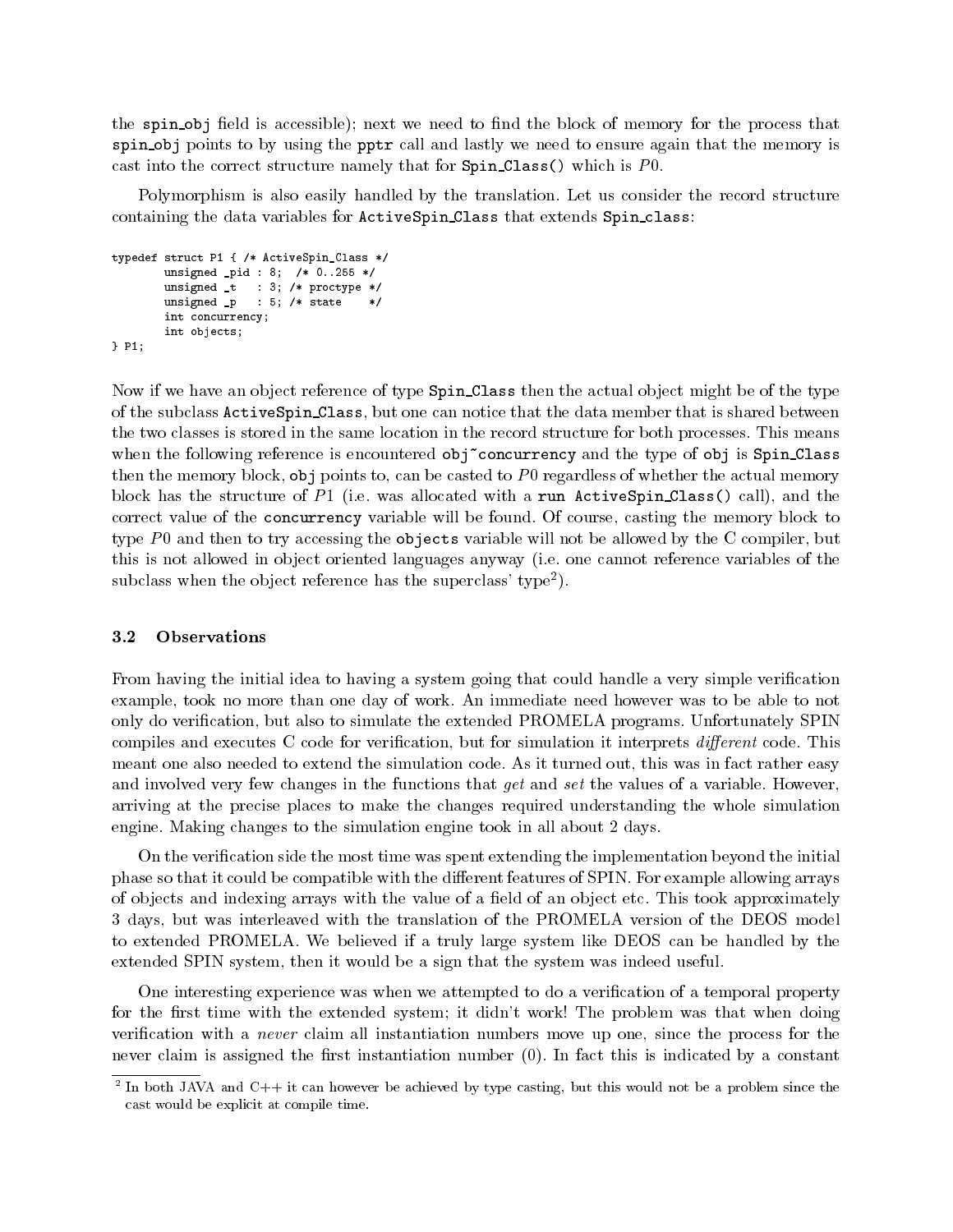value BASE that becomes 1 when doing temporal verification and is 0 otherwise. Hence when calling  $pptr(x)$  it should really be  $pptr(BASE+x)$ . We learned this lesson the hard way.

We took an extremely conservative view of the effect object references would have on the use of partial order rules [HP94] within SPIN, by viewing all object manipulations as *global* references. This means all statements that contain object references will be considered *visible* and hence will be interleaved with all other visible transitions during verification. Also note that manipulating "local" variables within an active object must be considered global references now, since these variables might be accessed from outside the object (by calling methods of the object).

#### 4 Impact on DEOS and JPF

Adapting the JPF tool to work with the extended SPIN system is still in progress, hence we cannot yet determine the impact of the new system. We have however done some experiments where we translated from JAVA to PROMELA and then hand-translated the PROMELA to the extended PROMELA. We relate here the results achieved by running the JPF tool versus the extended SPIN system on the producer-consumer example from [HP99]. Since JPF must estimate the size of the arrays required to store object data, and these estimates are always conservative, the extended SPIN system used less memory and time (due to hashing being slower on longer state vectors). The number of states generated by both systems were about the same. When we optimized the PROMELA code produced by JPF to have the optimal array sizes the two systems were within 5% of each other with respect to time and memory usage, with JPF showing better performance. However, when we changed the system configuration by adding an extra consumer (active) object. JPF outperformed the extended SPIN system signicantly, most notably the number of states was different by more than  $100K$ . This is due to our conservative treatment of partial order rules (section 3.2) and the fact that the consumer object is active and therefore introduces many more possible interleavings.

The impact of the extended SPIN system on the DEOS verification was much more apparent. For example, one method for merging two lists, translated from 7 lines of C++ code to 193 lines of standard PROMELA, but had an almost one-to-one mapping with the C++ code in translation to extended PROMELA (see Figure 3). The reason why the code blow-up was so much for the standard PROMELA translation was that there is polymorphism present here: each of the nodes in the list could be of the superclass ThreadList (with data members, previous and next) or the subclass ThreadListNode that extends the superclass with one more data member (called itsParent). Each variable reference therefore required an if construct to determine the class of the variable before looking up the value in the correct array (as described in section 2).

The translation effort to get from the original  $C++$  for DEOS to extended PROMELA was negligible. Furthermore, since so many control states were removed in a part of the code that was heavily used, the amount of states generated between the old and new model of DEOS in PROMELA was very signicant. In fact, the old model of DEOS was intractable (i.e. SPIN ran out of memory on a 512M machine) for small congurations of the system, i.e. where the DEOS operating system only had to schedule 2 threads. The new extended PROMELA model however, easily completed (i.e. did not run out of memory) with 3 threads to schedule.

We did one more experiment to determine the amount of overhead that is required to check extended PROMELA models. We created a version of DEOS where we removed the inheritance in the link list code, by just merging the sub- and superclass into one class with all the combined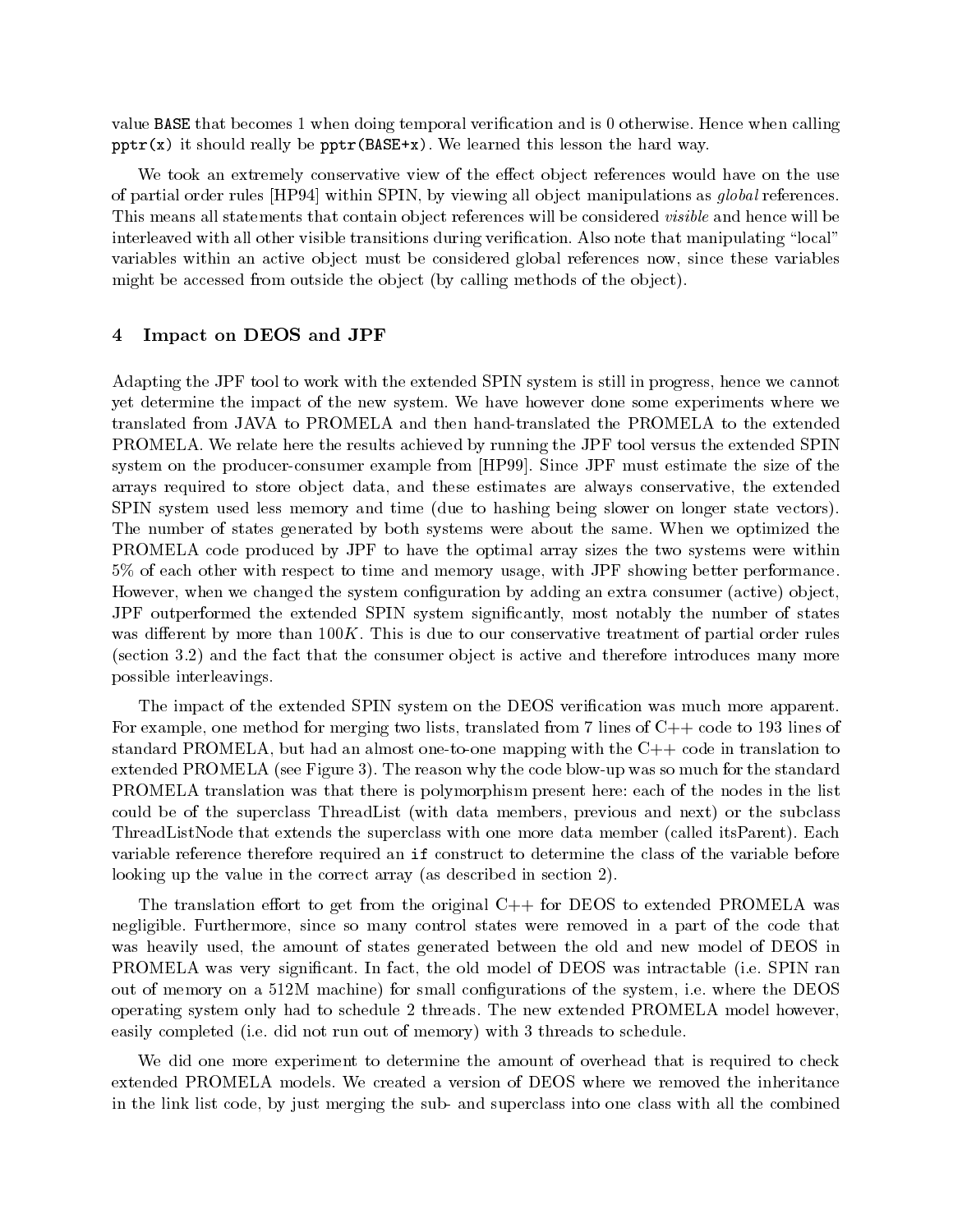```
void ThreadList::mergeList(ThreadList &otherList) {
                                                              inline ThreadList_mergeList(this,otherList) {
 if ( ! otherList.isEmpty() ) {
                                                                ThreadList_isEmpty(isEmpty,otherList)
   previous->next = otherList.next;
                                                                 if ::!isEmpty ->
   otherList.next->previous = previous;
                                                                  this~previous~next = otherList~next;
   previous = otherList.previous;
                                                                  otherList~next~previous = this~previous;
   otherList.previous->next = this;
                                                                  this~previous = otherList~previous;
   otherList.next = &otherList;
                                                                  otherList~previous~next = this;
                                                                  otherList~next = otherList;
   otherList.previous = &otherList;
                                                                  otherList~previous = otherList;
  }
                                                                 ::else
}
                                                                 = \frac{1}{2}}
                                                               }
```
Fig. 3. Code for merging two lists:  $C++$  (left) extended PROMELA (right)

fields and methods. Hence, we now had a PROMELA model from which we can translate to extended PROMELA without removing any control states. Of course, the number of states generated now were (almost<sup>3</sup> ) the same for both systems. The extended system was however 4 times slower. One reason for the slower speed was that SPIN spent time trying to execute statements in passive processes, which had no executable statements. We changed the SPIN scheduler to ignore passive processes during scheduling and that made the extended system only2 times slower. This is acceptable, since the DEOS model is highly object oriented and the extra time is obviously going into doing the accesses of other processes' variables (i.e. the pptr calls).

In summary, the effect of the extended SPIN system is that it reduces the size of the state space when polymorphism is present, but it is slower than a system that just encodes objects in standard SPIN. Arguably, extended SPIN's main contribution is however the amount of effort that is saved in translating object oriented software in order for it to be model checked by SPIN.

#### 5 Conclusion and Future Work

We illustrated how a small change to PROMELA can allow easier modeling of systems written in an object oriented language. Specifically, we showed that by allowing access to the local variables of a process from outside of the process one can easily model ob jects in PROMELA. We gave some intuition of how we came up with the idea and also showed that one can do verication of the extended PROMELA models by reusing some functions already available inside the SPIN code. Furthermore, we showed that the change we made to PROMELA, also allows one to model active objects in PROMELA. Active objects unify the concepts of concurrency and objects and therefore we believe it is important to be able to handle active objects in PROMELA.

Since objects are essentially modeled by an extension of processes in our approach, and processes can be created dynamically in SPIN, we get dynamic object creation for free (so to speak). However, one major drawback of our approach is that we cannot handle object deletion efficiently. Although, SPIN allows processes to terminate, the space in the state vector occupied by the processes' data variables, is not reclaimed. Therefore, if many objects are created and deleted in a program then the state vector will grow quickly and essentially make verication impossible (due to memory problems). A very interesting avenue for further research is therefore how to implement a form of garbage collection within SPIN.

 $^\circ$  The difference was less than 1%, and is due to the slightly different notation used between the two PROMELA designs.